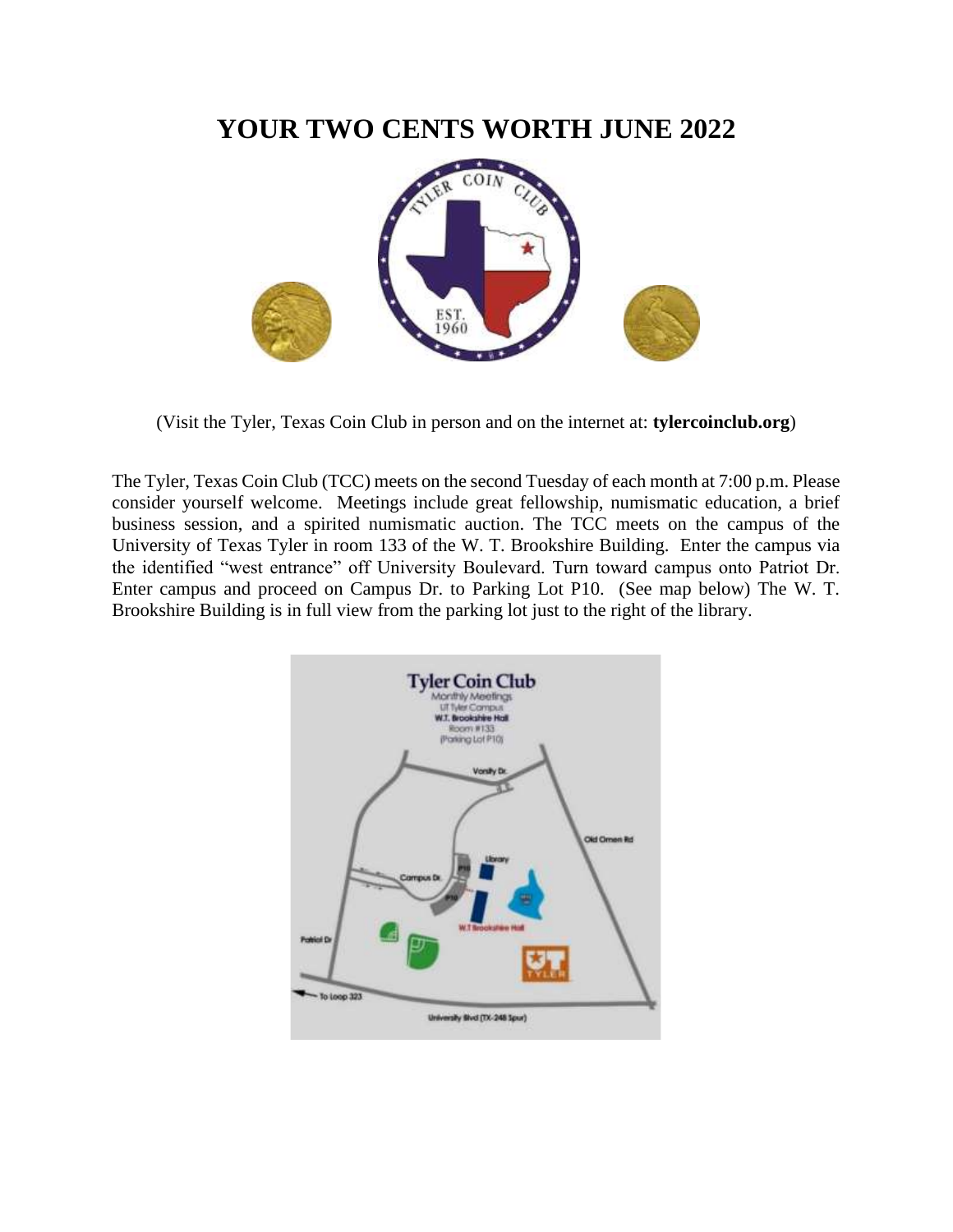

### **NUMISMATIC NOTES**

Thoughts from Our President

Richard G.

Hello fellow coin club members:

I hope all is well in your coin collecting world. Do we belong to the greatest hobby in the world or what???? Coin collecting is the king of all hobbies. I am very glad to be in this hobby with such great members.

As we move into the summer months, my hope is that things will heat up with enthusiasm for our up coming meetings and our presentations at the meetings. We all have something that we can add to the meetings. We all have a story to tell.

I would like to encourage anyone who would like to take a shot at speaking to the group to step up and please do so at the next meeting.

I'm looking forward to hearing from Chuck this month. Rumor has it that Longview now officially has a coin club.

Our next meeting will be on June 14<sup>th</sup>' Please bring yourself and a friend if able.

I look forward to seeing all of you again.

Thank you members!!! …. for all you do to make our club so great.

May God bless you and keep you until we meet again.

Richard

# **MINUTES OF THE MAY 10, 2022 MEETING**

by Carl S.

Meeting called to order at 7pm by President Richard Graham with Pledge to the Flag

Attendance Members: 39 Members: 1 Guests: 1 Total: 41 New

### **Discussion of Agenda Items (Richard)**

- The club was lead in prayer by Richard.
- Introduction/recognition of guests, visitors, and new members.
- Recognition of members with birthdays and anniversaries in month of May.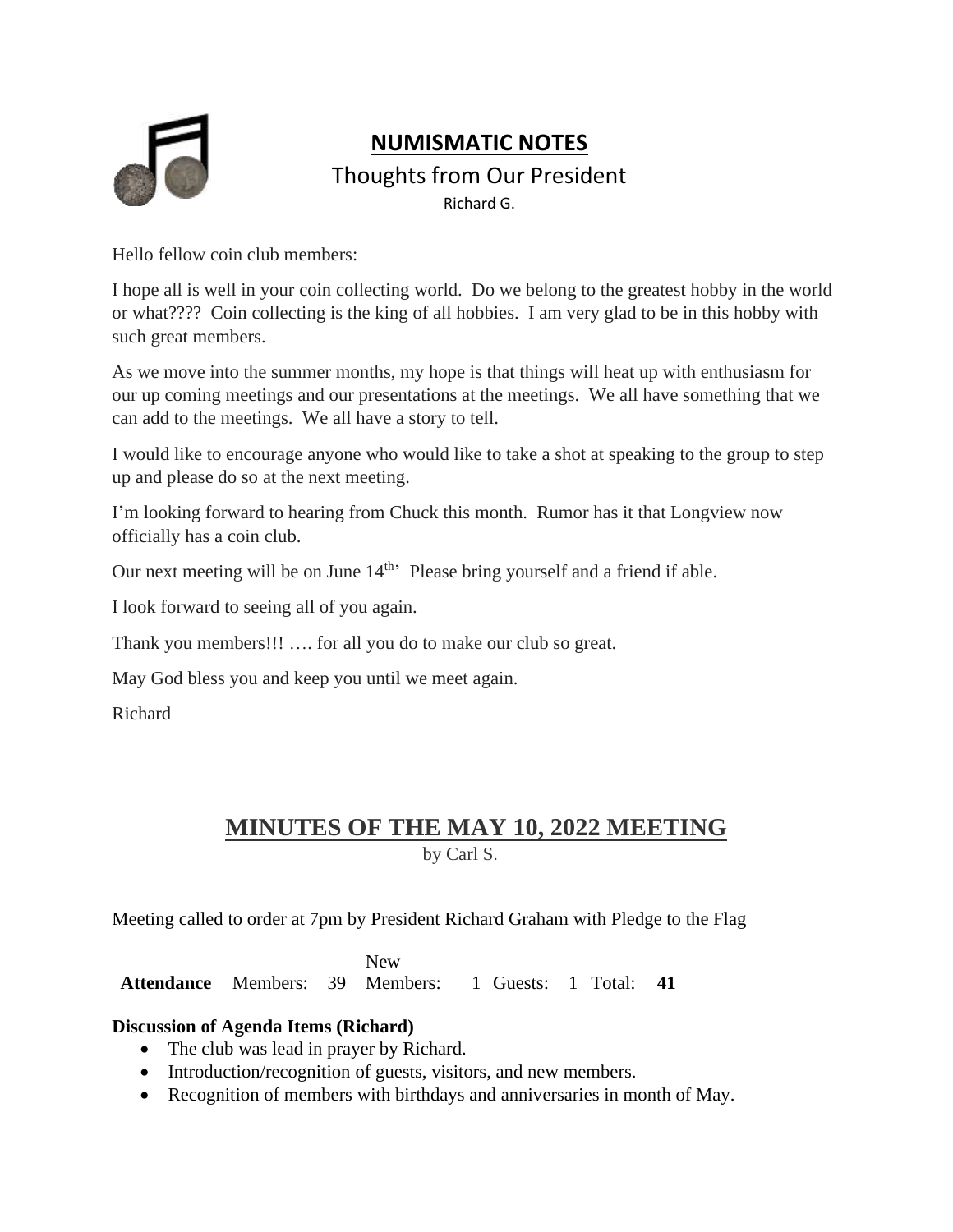- Royce presented a brief Treasurer's report including bank balances.
- David gave an update on the upcoming Tyler Coin Show (August 12-13).
- Reminder, the Texas Numismatic Association (TNA) show is June 3-5.
- Larry V. gave a presentation on the *Coinoscope* app, a visual search engine for coins, to help identify and research information about coins.
- Martin gave a moving account of his recent visit to the Normandy American Cemetery and Memorial.
- The next regular club meeting is June 14, 2022 at W.T. Brookshire Hall (room #133) on the UT Tyler campus.
- Meeting adjourned.

### **Club Auction (Kern)**

• 31 auction items sold - \$1,739.00

### **Door Prize Winners**

• Jeff, John, and Russell

## **QUESTIONS FOR DR. COYNE**

- 1. Why are PVC holders bad for coins?
- 2. Are electrotypes always frauds?
- 3. In coin production, what is "scissel"?

4. Why do grading services 'body bag' for hairlines on uncirculated coins but certify proof coins with hairlines in grades such as proof-62?



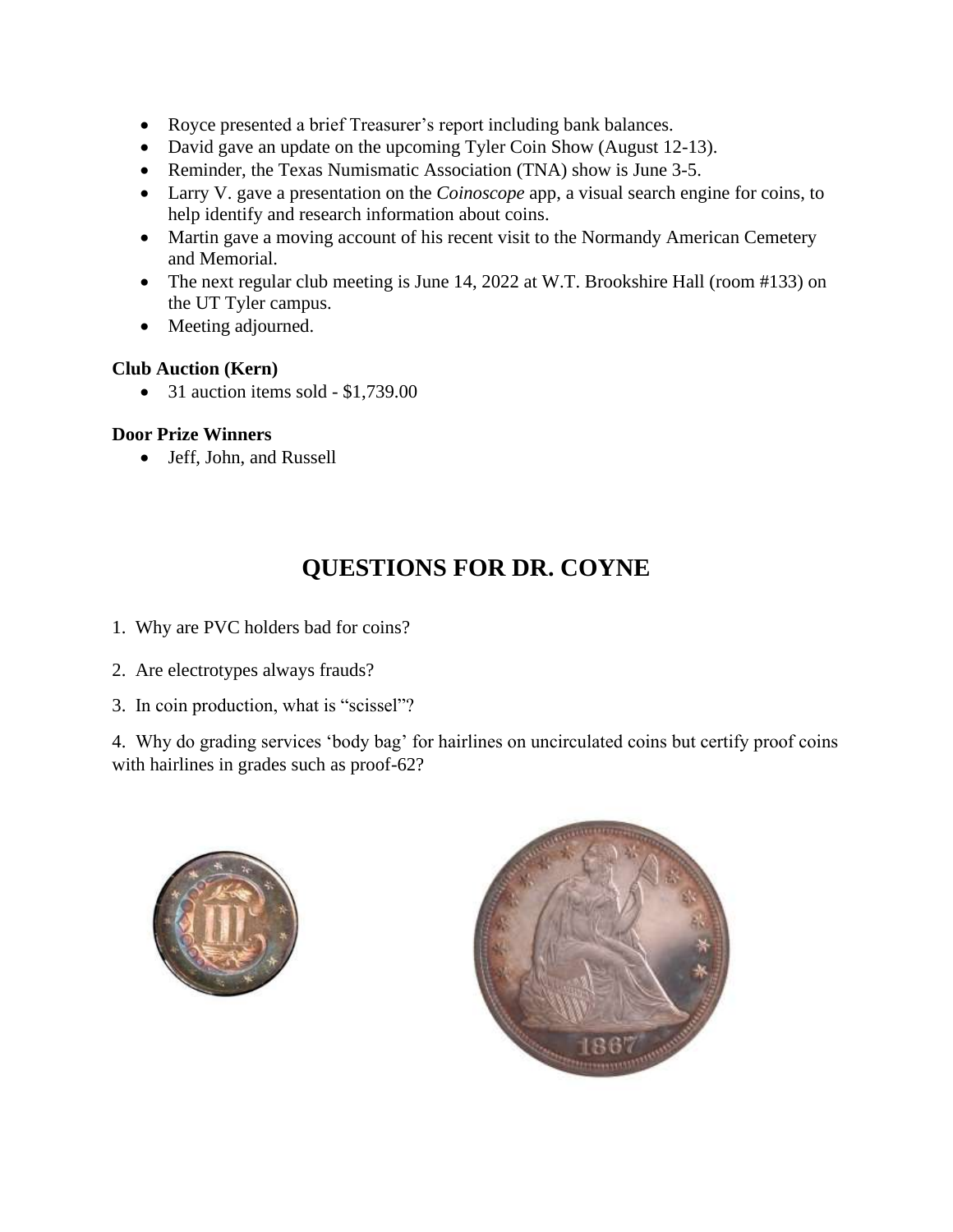#### 5. What is a novodel?

6. Are Red Seal U.S. two dollar bills rare and valuable?

### **DR. COYNE RESPONDS**

1.PVC plastic 'flips' have been in use by coin collectors for decades. Dr. Coyne remembers buying some at his local coin shop in the 1950's. They were, and are, a convenient and inexpensive way to store individual coins up through silver dollar size. BUT the downside of their use has become apparent as better plastics have become available. PVC stands for polyvinyl chloride, a chemical made from ethylene and chlorine and formed into sheets or films or pipes or a host of other forms. PVC by itself is a clear, hard solid. If formed into films or sheets without an added plasticizer, the resulting film is stiff, hard and fragile. The most common plasticizer added is di-octyl-phthalate, which found early use in the 'vinyl' on automobile dashboards in the 1970's. (Remember the kind that would outgas and leave a hazy film on the inside of your windshield when parked in the sun?). In coin flip use, this plasticizer oozes out of the surface of the flip onto the coin inside. At first, the coin appears to lose some flash or reflectivity. If liquid plasticizer is allowed to remain on the coin, there can be a reaction (particularly with the copper in the alloy of the coin), and a 'green slime' appears. This can be removed with a solvent such as acetone, but if the slime has remained on the coin too long, there will be pits and permanent damage. Like all chemical reactions, this process goes faster with heat. Humidity also seems to play a role.

You don't have to put all your coins in non-PVC holders – just the ones you want to keep.



2. Electrotypes can be used fraudulently, but not all electrotypes are made with fraud in mind. An electrotype is a copy of a real coin, made by creating separate thin shells of an obverse and a reverse and then joining them. The hollow inside is often filled with lead or other heavy material. Carefully done, the seam around the edge can be hard to see. The seam can be on the edge (visible from the side), or the electrotype can be a 'cup-and-saucer' with the seam visible just inside the rim on either the obverse or reverse. In times past, museums often prepared electrotypes to fill needs for exhibition where the real coin was either not in their collection or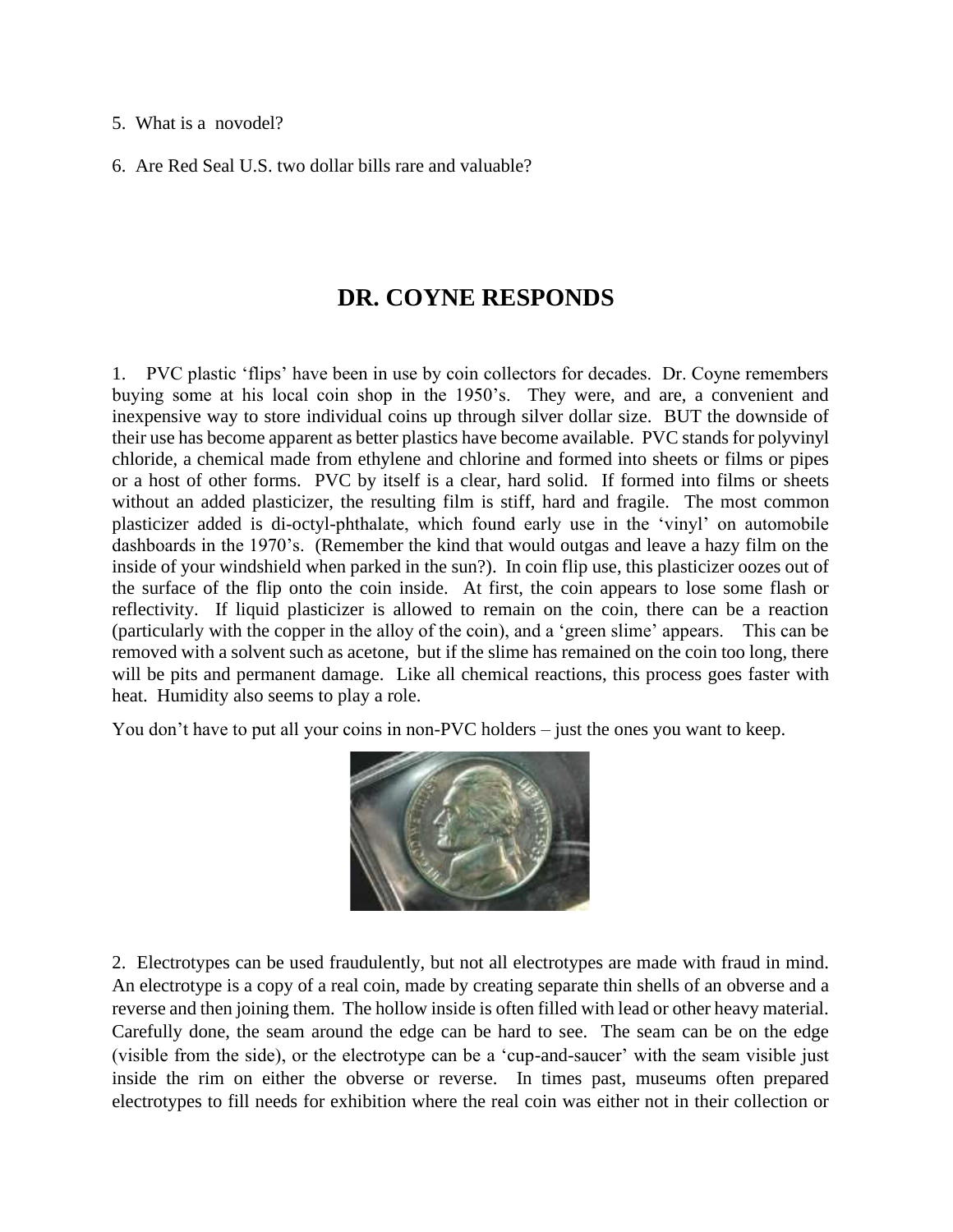presented too much security risk to have on open display. Copper coins, including the illustrated 1844 half cent were the most popular targets for electrotyping. These pieces have a long history of legitimate collectability, though in the strictest sense, they are illegal to sell in the U.S. The damage to the hobby does not come in the creation or exhibition, but rather in the potential sale to a less-knowledgeable person without disclosure of the fact that the piece is only a copy of the real thing.

3. What is "Scissel"?

From D. Wayne Johnson's "Encyclopedia of Coin and medal Technology" (prepublication draft 2016), Scissel: Metal scrap from blanking and trimming operations. For the most part Scissel is the skeleton scrap left over from blanking, where disks are cut out on long strips of proper thickness metal. Scissel is usually reclaimed and melted for reuse.

In modern U.S. coin production, there is little or no scissel at our mints as they increasingly turn to ready-to-strike blanks from outside suppliers.

4. Top-tier encapsulation companies have consistently had it in their charter to detect the very fine hairlines on the surfaces of a coin that has been cleaned in any way that involves wiping the surfaces. Especially for silver coins after 1836, they will reject (mark as "details") candidates which are otherwise uncirculated but show this rubbing from cleaning. Circulation quality strikes will display a range of luster, bag marks, small abrasions, and striking problems which form the basis for assigning a grade from say MS-65 down to MS-60. Among proof strikings, however, the expectation is that all coins come from the dies in essentially perfect condition, and that subsequent handling (either at the mint or outside) is responsible for the various 'injuries' seen on their surfaces. Thus a 'PR-62' got to be a PR-62 instead of say, a PR-65, because it has some minor injuries to its delicate surfaces that happened after striking. There is no such thing as a PR-62 without hairlines. The degree of hairlining forms the major basis for assigning grades to proofs. For either regular coins or proof coins, if there is actual wear caused by circulation, the grade will be AU-58 or PR-58 or lower.

5. The term 'novodel' has been applied to a type of 'fantasy' coin in which the general style follows a genuine mint product, but for which there were no originals made. The dies are generally mint-made, though sometimes long after the date on the coin. The first examples which come to mind are the proof silver dollars of 1801, 1802, and 1803. These are 'cousins' of the famous 1804 dollars, which are now known to have been made in 1834 and later. While there are original dollars of 1801-1803, there are no proofs, and the novodels are of a die style of decades later.

6. Red seal \$2 bills are U.S. notes of series 1928, 1953, and 1963. They are a type that precedes the current green-seal Federal Reserve Note \$2 issues. Some of the earlier redseal \$2 are fine collector issues, but the usually seen series 1953 and 1963 with Monticello on the reverse have hardly any premium over face value if in used condition.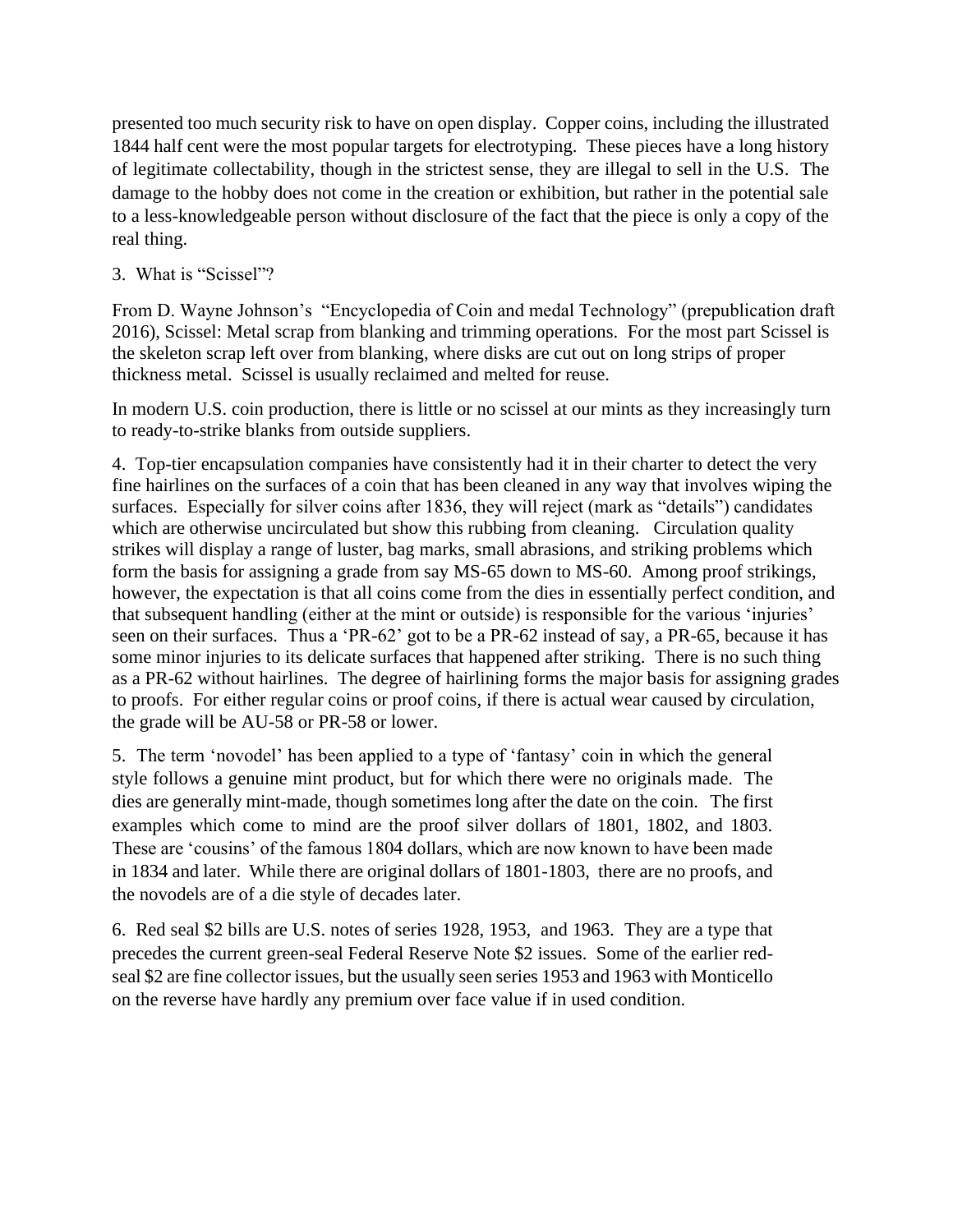### **UPCOMING SHOWS & EVENTS**

**TNA Annual Coin Show**, June 3<sup>rd</sup>-5<sup>th</sup>, Arlington Convention Center, 1200 Ballpark Way, Arlington, Tx

Ark-La-Tex Coin, Stamp & Card Expo, July 23<sup>rd</sup>-24<sup>th</sup>, Bossier Civic Center, 620 Benton Rd., Bossier City, La

**Tyler Coin Show**, August 12<sup>th</sup>-13<sup>th</sup>, Ornelas Activity Center, 3402 Old Omen Rd., Tyler, Tx

### **COLLECTING WISDOM**

For the average collector there is virtually a world full of coins ranging from the most ancient made in the seventh century BC to modern Proof and collector sets made for the enjoyment each year by many countries.

Learning to act like a collector takes more time and effort than most non-hobbyists care to spend.

A true collector is not overly swayed by what others are buying. They typically do pretty well financially because they are also patient in selling their coins – typically holding most of their purchases for at least 3 to 5 years.

## **EDUCATION SECTION**

by MSG, Mint State Gold

**Why Do Coins of the Same Grade Have Different Prices?** This is an excellent question. It shows that the investor is genuinely trying to learn about the coin industry and wants to make wise investments. It's also an important question because the answer can teach you so a lot about coins. Below are the six most common reasons why two exact coins, with the same grade, could sell for different prices.

### **1. Who Is Selling the Coins?**

Clients will sometimes see two coins listed online. The two coins are exactly the same coin, although a different seller is selling each one. And the two coins are completely different prices. So where does this discrepancy come from?

Different sellers have different opinions on how much a coin is worth. There have been countless times when I've seen the same exact coin offered by two different sellers, and the prices can vary by as little as \$100 or as much as \$10,000.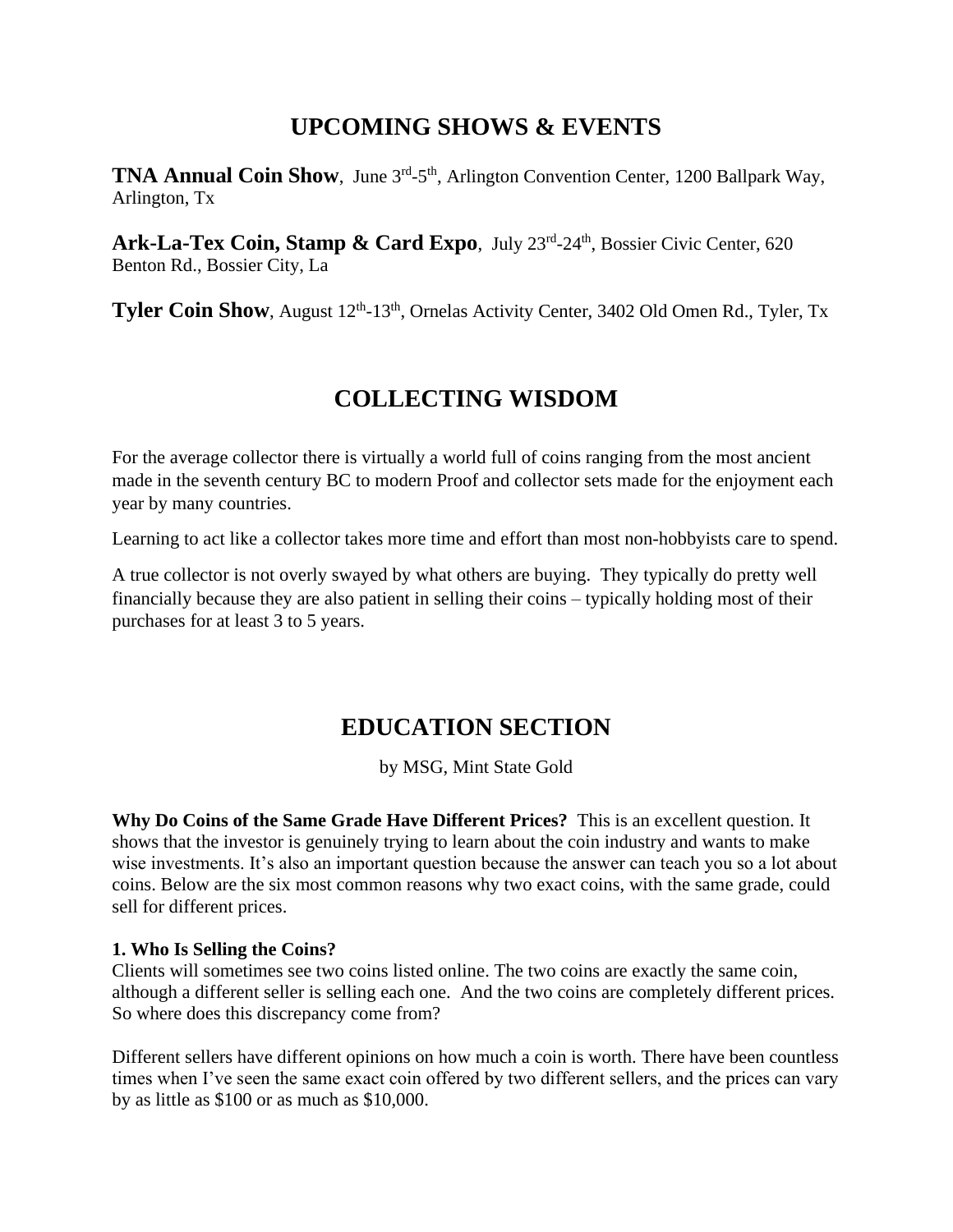The most common reason for a seller to ask for more is that they are just refusing to lower their price and accept anything less than what they're asking. But of course, there can be other reasons as well. Other factors might include a required profit margin, purchase cost, length of ownership, love of the coin, lack of product knowledge, and so on.

Price variations like this are not limited to the coin industry. No matter the product, sellers are allowed to ask anything they want for a product. Whether or not anyone will pay that price is a different story, but they are certainly allowed to ask for it.

To illustrate, imagine there are three identical houses, all right next door to one another. The owner of the House #1 decides to sell their house for \$150,000. Seeing this, the owners of Houses #2 and #3 also decide to list their homes for sale, but for different prices. Owner #2 decides to list their home at \$150,000 and Owner #3 lists theirs at \$250,000.

All three owners most likely have completely valid personal reasons for their asking prices and should be free to name whatever asking price they choose. However, the buyer is also free to pay this asking price or to move on until they find a different house with an asking price that better suits them.

Most likely they will find a knowledgeable real estate agent who will educate them about factors like market competition and recent previous sales. The agent will also make sure there are no issues with the property and protect the buyer from any potential issues that may arise. A reputable agent will help the buyer determine which, if any, of these houses are the best value for the buyer's money.

In this way, a reputable, knowledgeable coin dealer is just as essential as the real estate agent in this scenario. Like a knowledgeable Real Estate Agent when buying a home, a reputable, educated coin dealer is imperative when considering buying coins.

#### **2. What Are the Label Details?**

Occasionally two coins with the same grade may appear to be identical when in reality, they aren't. If you come across two coins that seem to be identical, but that are listed for different prices, carefully check the fine print of the grading labels.

There are a couple of things to look for in the grading labels. Check to be sure the two coins have the same date, mint, grade, grading service, and special attributes. If you look carefully, you may notice small differences in these details. These variances may seem relatively insignificant, but they can quickly multiply to make a large difference in the price of a coin.

For example, one coin may have a rather common date, while another may have an extremely rare date. Other common attributes, such as error coins, can drastically raise or lower coin values.

### **3. How Much Eye Appeal Do the Coins Have?**

This is one of the most important and most often overlooked aspects of a coin's price. Put simply, the question here is, "How pretty is the coin?"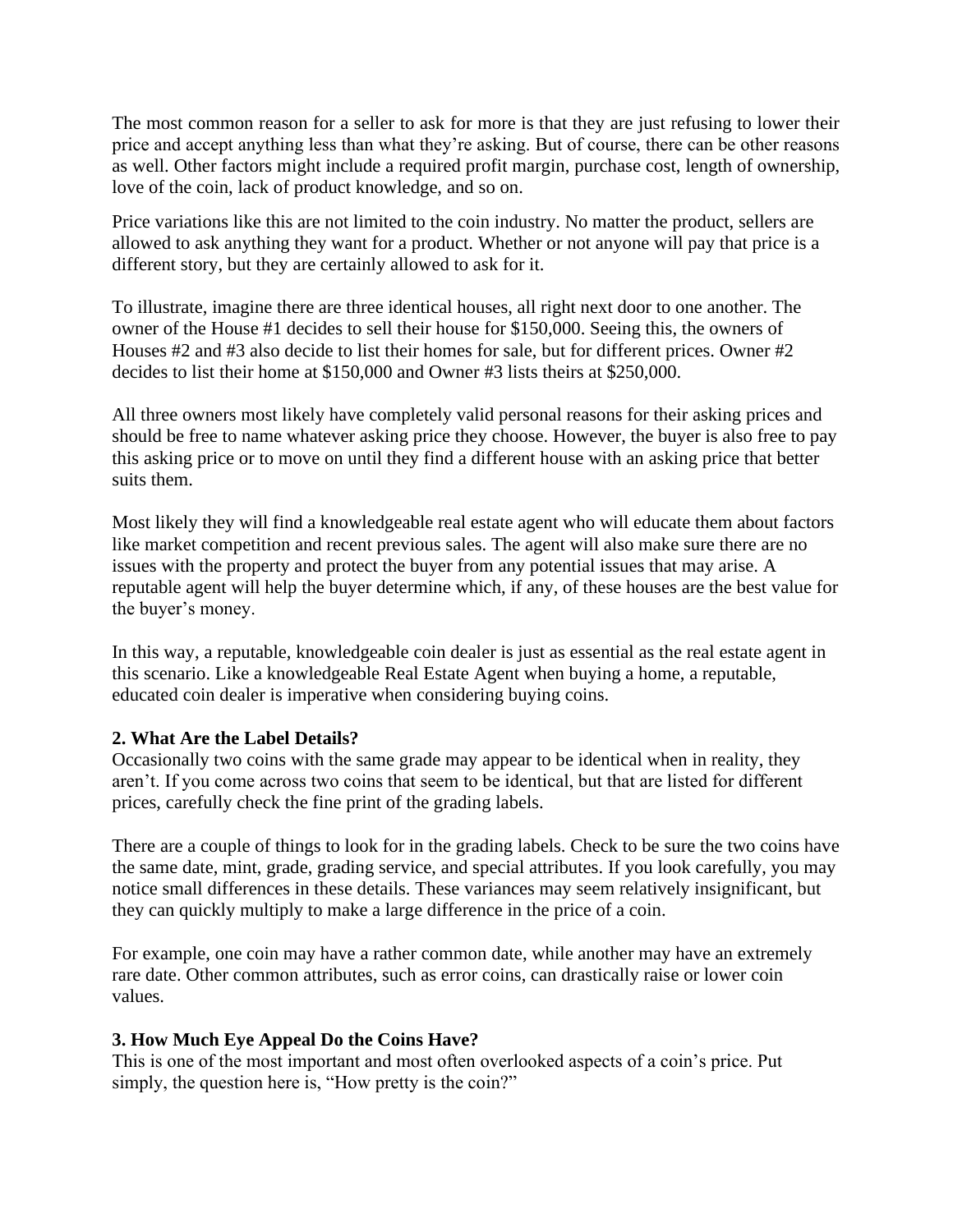In coin collecting and investing, appearance matters. You might take two coins with a very similar grade and hold them next to one another. They might be of an almost equal grade, but their appearance can differ vastly. As you look at the two coins, ask yourself., In what ways do they look different? Do they look the same, or does one look nicer than the other? Is one more lustrous than the other?

Unfortunately, a coin's condition can deteriorate over time if its owner hasn't taken proper care of it. In the case of two similar coins with different prices, perhaps one has suffered from improper care. Maybe one coin has a sharper strike or more definition than the other. Or perhaps there was a minting error during the manufacturing process that caused cracks, spots or unevenness. While such mint errors may not necessarily affect the grade of a coin, they will most definitely affect the coin's appearance, and thus, its price.

These are just some of the issues that can make identically graded coins look very different. In the numismatic industry, this is referred to as Sight Seen coins vs. Sight Unseen coins. This terminology is an elaborate way to say that Sight Seen coins are usually much prettier and have much more eye appeal than Sight Unseen coins.

Even though it might seem less important than other facets of a coin, this simple matter of eye appeal is one of the primary reasons for the significant price variations of seemingly similar coins.

### **Why Is "Pretty" So Important?**

There's another important reason that appearance matters. In the future, if you ever want to attempt to sell your coin, a more visually appealing coin will almost always sell for more money. And there's an easy answer for why this is the case. People like pretty, eye-catching things.

The next collector or investor who buys your coin is going to want to own a coin they'll be proud to show off to their friends and family. That means they're going to be willing to pay more for it. Dealers will also pay more, knowing the coin will be much easier to sell.

The simple fact is that prettier coins just sell faster. This point is summarized in the chart below.

|                                | 1908 \$20 Saint Gaudens PCGS MS64 |                                      |
|--------------------------------|-----------------------------------|--------------------------------------|
|                                | Coin 1                            | Coin 2                               |
|                                | (Sight Seen/Pretty coin)          | (Sight Unseen/Coin w/visual defects) |
| <b>Selling Price</b>           | \$1700                            | \$1600                               |
| <b>Buy Back Price</b>          | \$1600                            | \$1300                               |
| Demand by Educated Buyers High |                                   | Low                                  |
| Ease to sell in the future     | Easier to Sell                    | Harder to Sell                       |

In this example, it's easy to see how many people might think that Coin 2 would be a much better value than Coin 1. After all, the selling price is lower. But because of factors such as eye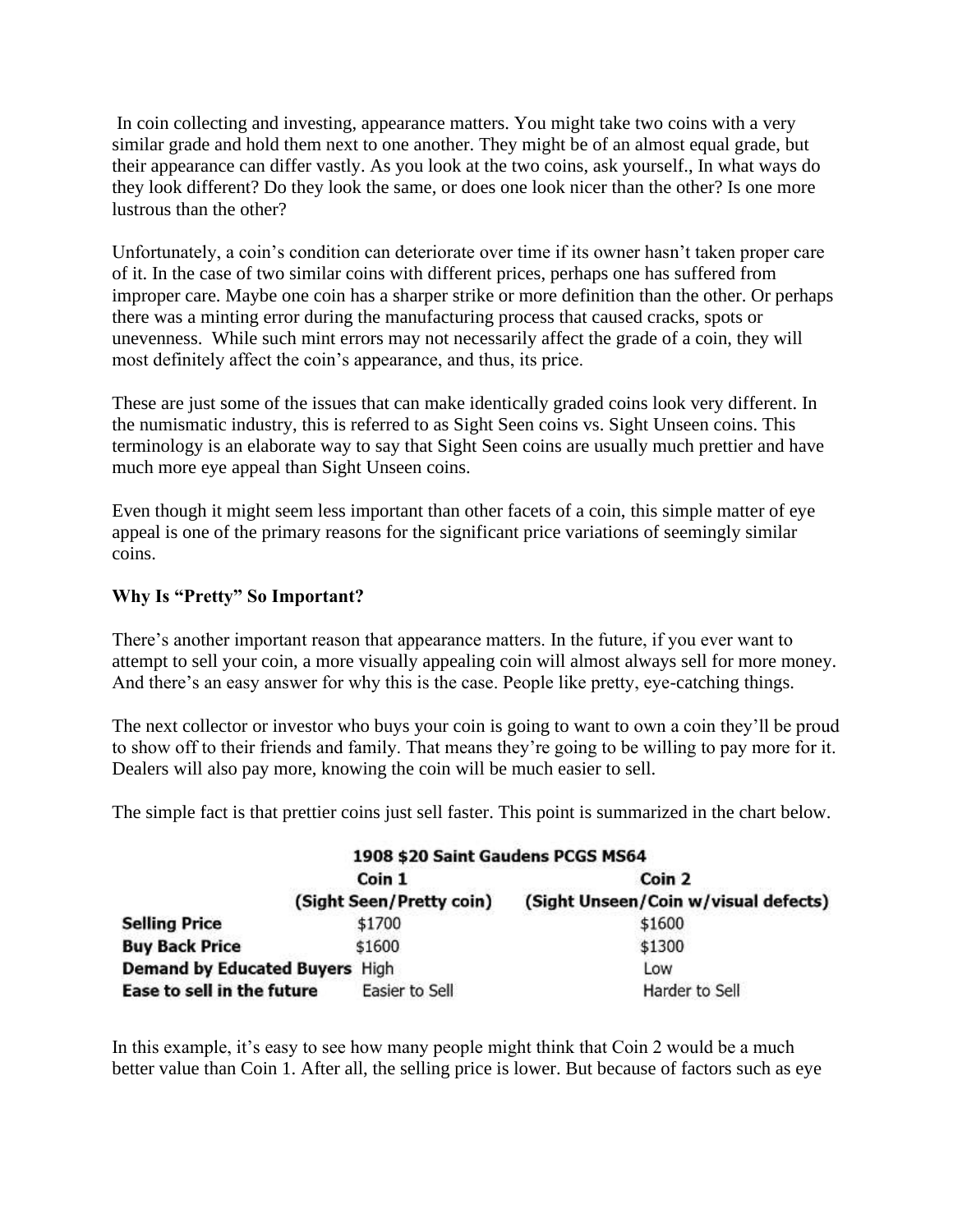appeal, which directly affects the future sales potential, the Sight Seen coin, Coin 1, is actually the better value.

A dealer buying back the Sight Seen coin (Coin 1) is comfortable paying a slightly higher price for it. Dealers know that a Sight Seen coin will be snatched up almost immediately by an educated, long-term regular coin buyer that will be eager to own such a visually appealing coin. The dealer also knows that the Sight Unseen coin will sit in the dealer's inventory much longer and won't bring in as high a sale price as the much prettier Sight Seen coin.

An experienced dealer will be able to distinguish between Sight Seen and Sight Unseen coins and can advise their clients accordingly. Because of this, we always recommend you consult with an experienced and well-respected dealer. They will help you be sure that you're buying the right coins for you.

### **4. Who Graded the Coins?**

Another possible explanation for the price discrepancy between two equally graded coins could be found in the grading service itself. This grading service is an essential part of the value of any coin.

In the coin grading market, there are only two services that grade and certify about 95%+ of all coins. Those two services are the Professional Coin Grading Service (PCGS) and the Numismatic Guaranty Corporation (NGC). Both services are well established and highly respected in the numismatic industry. They both do an excellent job of coin grading, as well as performing verification of two other crucial criteria for numismatic coins. They certify that the coin is authentic and not counterfeit and that it has not been artificially enhanced. Since originality is so critical in coins, this verification process is essential.

Together, these three components determine a coin's grade and value. Both PCGS and NGC put their money behind their certifications. Both companies guarantee that if, at any time, one of their coins is revealed to be fake, altered in some way or over-graded, they will buy back the coin at the original market value they graded it at.

That being said, smaller grading companies do exist that will sell 'similar' coins for less money. This is because these smaller companies typically grade coins at much higher grades than what PCGS or NGC would grade them. This inflates the value of these coins beyond what it would be if they had been graded by PCGS or NGC. Because of this, we always recommend only buying coins that were graded by certified coin graders such as PCGS or NGC.

### **5. Are There Any Extra Rarities or Bonuses?**

Over the past 30 years, the major grading services have done an excellent job of finding additional ways to label coins that have something 'extra' about them. Some examples of these 'extras' include First Strikes, Early Releases, PL, Hoards, Pedigree, and Mint/Die Errors. There are so many other 'extras' that it would be impossible to include them all here.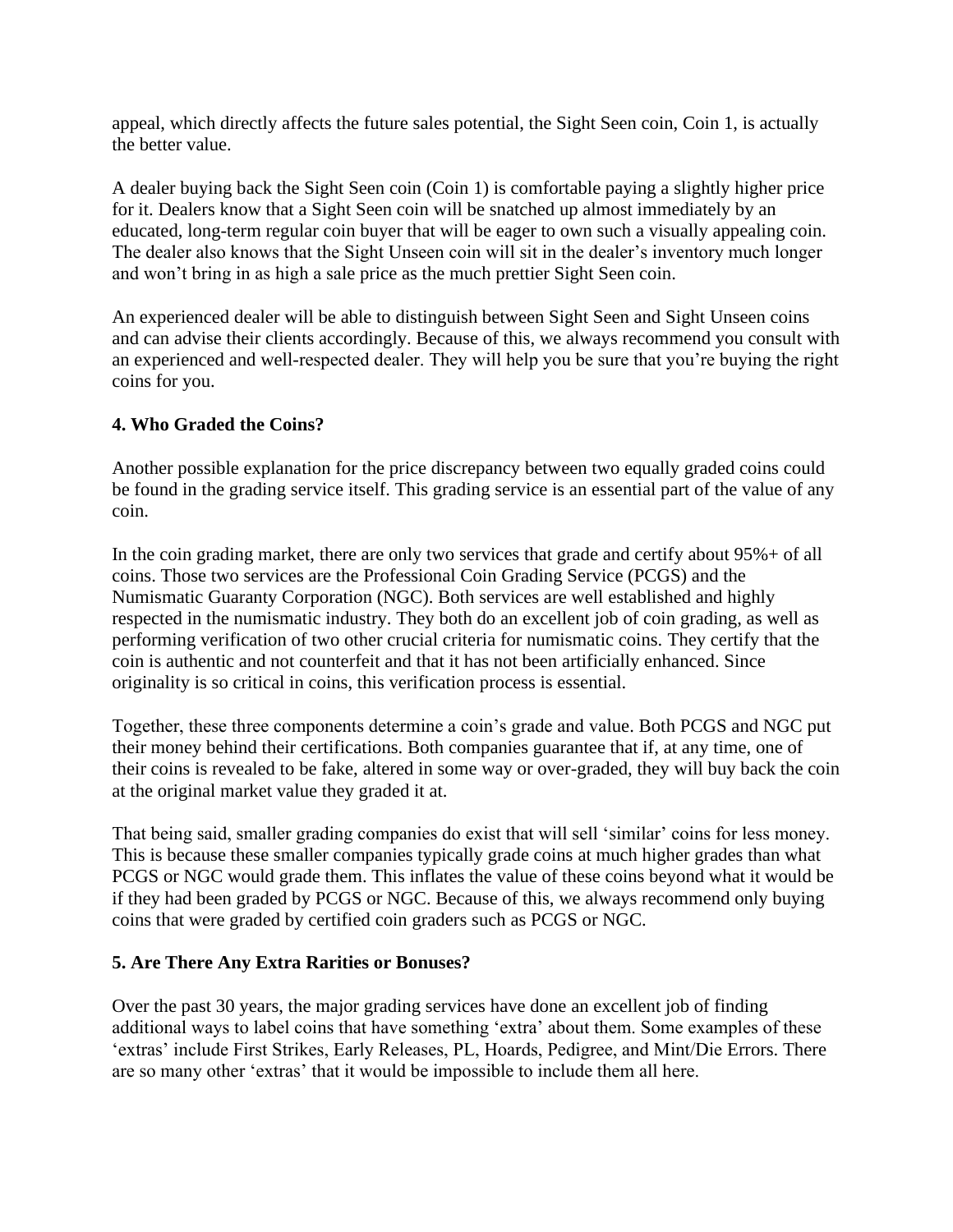There are also additional 3rd party services, such as PQ Approved and CAC, that have created their own coin stickers. A sticker from one of these service lets you know the company believes the stickered coin is among the finer examples in that grade from that mintage.

The problem is that it can be difficult to determine whether these stickers and extras actually do anything to increase the value of a coin in the future. Some of these bonuses can certainly make for a good conversation starter or can add to the overall impressiveness of the coin.

Unfortunately, conversation and impressiveness don't actually hold any tangible value. Many of these bonuses often turn out to be little more than excuses to raise the asking price of a coin without adding any real value.

To learn more about these stickers and extras, we recommend you speak to an experienced coin dealer. They will be able to help you distinguish between coins that are real rarities and others that just have a neat feature.

#### **6. Does the Deal Seem Too Good to Be True?**

This last reason is something that's important and applicable in almost every area of our lives, not just in the coin industry. More often than not, buying any product or service involves some level of risk. If you've done your research and find someone offering a deal that seems too good to be true, it just might be. This philosophy also applies to coins.

I can't stress enough how important this is. When it comes to a coin deal, if it seems too good to be real, do your research. Study both the coin and the dealer. Are they members of any of the major Dealer Organizations such as the PNG? If they're on eBay, check their feedback, how frequently and recently they've changed their eBay user id, their return policy and the length of time they've been selling, which may be different than how long they've been an eBay member.

Be extremely thorough in your research and don't be afraid to ask the necessary questions. If the dealer is legitimate, they won't mind answering them.

It's also important to be aware of the sales venue, including if and how they vet their sellers. I've had numerous people tell me they bought a rare coin priced over \$10,000 at a flea market for \$1,000 and are then surprised when I tell them the coin is counterfeit. If a deal is too good to be true, and the person is rushing you to complete the transaction, don't buy the coin. Stop, think about it and take the time to ask an expert.

Every so often, a legitimate deal really is that good. But those cases are few and far between. If it seems like a deal that's too good to be true, it's probably a scam. Again, this is why it's always best to work with a reputable dealer. Too often, dishonest dealers just want to make a quick buck, and then they hope never to see you again. Honest, reputable dealers want you to have an enjoyable experience, and will always hope to work with you in the future.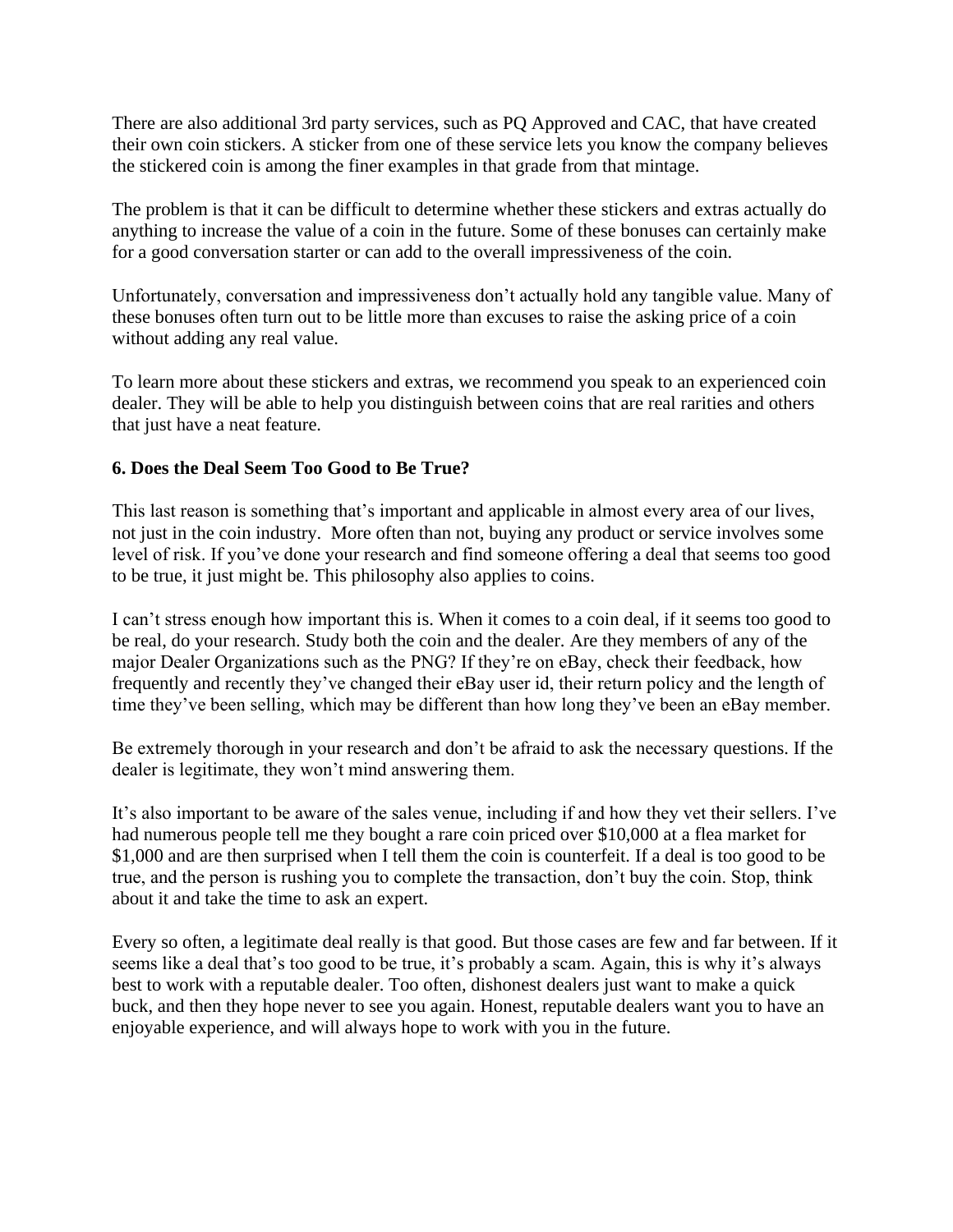### **BONUS - How Do You Keep Learning From Good Dealers?**

In this article, I've touched on some very key points and mentioned multiple times the importance of working with good, experienced, well-respected dealers. To assist you with your continued education, I'm going to give you a few ways to find that person you want to work with.

- See if they are a PNG Dealer by visiting [https://pngdealers.org/.](https://pngdealers.org/) The PNG is so well respected that even eBay features their dealers and gives them monthly featured coin auctions. PNG Dealers are located mostly across the US and are a network of full-time dealers that can only be voted in by the current members. This means that they're not only well respected by other dealers, but they also have good ethics. As a PNG Dealer, they must also verify that they have a financial background. They must agree to participate in binding arbitration with any client they dispute with, which will be reviewed by other highly experienced dealers.
- Be cautious of any dealers you see who heavily advertise or have commissioned sales reps or account executives. Keep in mind that any company that pays for expensive advertising will likely charge more to cover their expenses and commissions. Always ask the company how much they will repurchase a coin for and do your own online research to determine who this dealer is and if they're reputable.
- Be wary of any dealer who offers to store the coins on your behalf instead of delivering them. Most reputable coin dealers offer delivery on the majority of their inventory as soon as payment clears. They will gladly ship to you. Some might offer additional storage options, but it is purely voluntary. It's always a good idea to get your coins delivered, especially if you have no relationship with the dealer. It's also best to beware of any dealer that claims to offer a cheaper deal but needs two or three months to deliver it.
- When you're investigating any dealer, see what other additional things they have done to contribute to the industry. This extra step is an excellent way to see if they are wellrespected and admired by fellow dealers. Do they head or participate in organizations for the industry? Do they teach classes? Have they been honored with awards by the community, and so on? All these things help show if the dealer you want to work with knows what they are doing and is really here to help you.

If you're looking to buy coins, please **[browse our selection](https://www.mintstategold.com/)** of coins and bullion available online. We offer free shipping on our wide range of products. No matter what it is you're looking for, you're likely to find something here to help build or diversify your collection. You might even find that rare coin you've been searching for to fill a hole in your collection; and if not, contact us and we can usually find it for you. If you have coins you're looking to sell, we can do that, too.

If you have any questions about anything discussed here, such as how to research coin dealers online to learn whether or not they are legitimate and ethical, call us anytime at 1-888-454-0444.